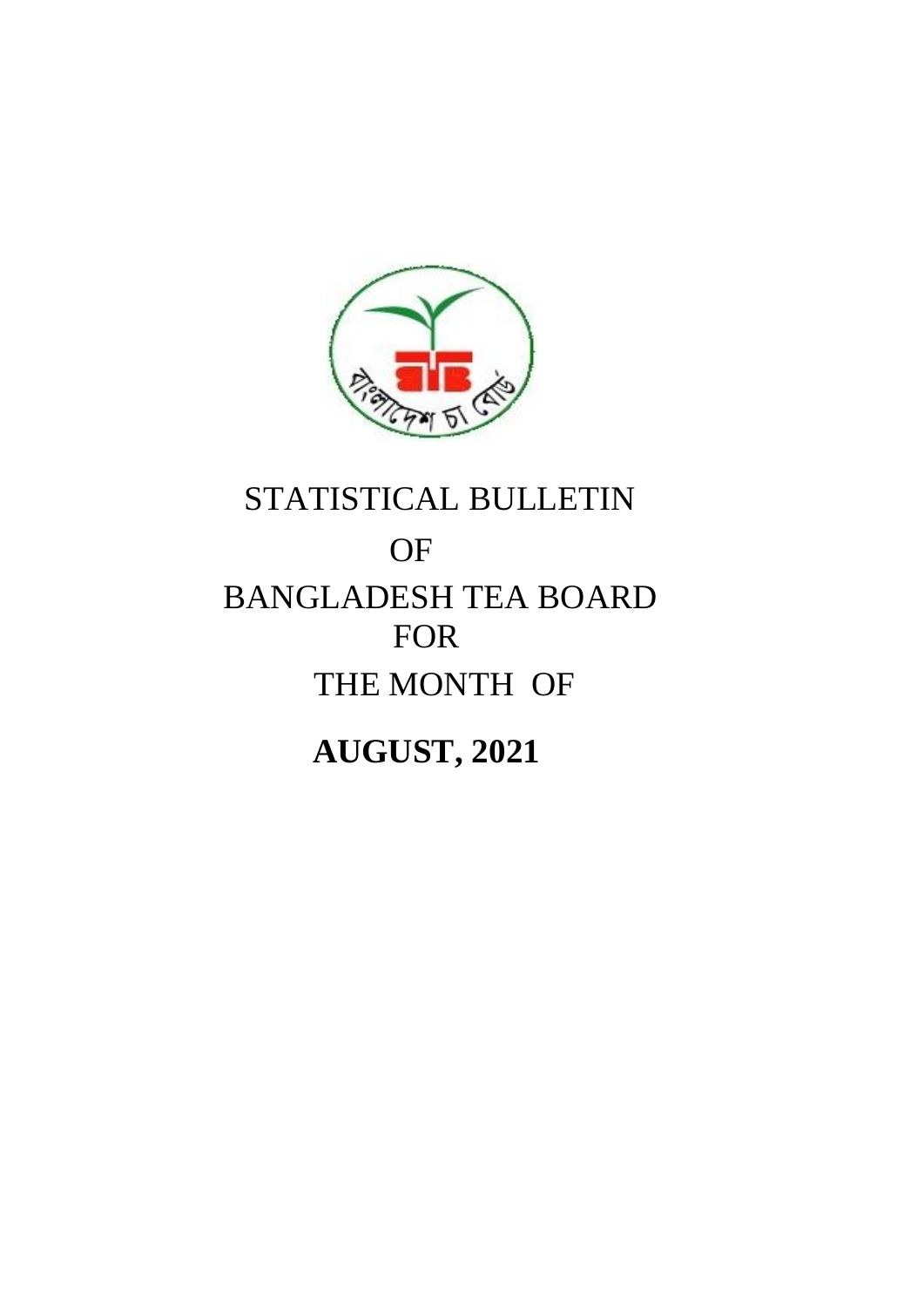### **MONTHLY STATISTICAL BULLETIN FOR THE MONTH Of AUGUST , 2021 TEA PRODUCTION, SALE, MARKET PRICE AND EXPORT**

(Quantity :'000'Kg) (Value : '000'Tk)

(Av.Price : Tk. /Kg)

#### **ANNUAL PRODUCTION**

| <b>YEAR</b>       | 2021  | 2020  | 2019  |
|-------------------|-------|-------|-------|
| PRODUCTION TARGET | 77780 | 75940 | 74140 |
| ACHIEVEMENT*      | 52148 | 86394 | 96069 |

\*Figure upto Aug, 2021

#### **MONTH-WISE PRODUCTION**

|           | <b>Production 2021</b>    |                            |                           | <b>Production 2020</b> |                        | <b>Production 2019</b> |
|-----------|---------------------------|----------------------------|---------------------------|------------------------|------------------------|------------------------|
| Month     | During<br>the<br>$month*$ | $Up$ to<br>the<br>$month*$ | During<br>the<br>$month*$ | Up to the<br>month*    | During<br>the<br>month | Up to the<br>month     |
| January   | 286                       | 286                        | 175                       | 175                    | 495                    | 495                    |
| February  | 19                        | 305                        | 26                        | 201                    | 114                    | 609                    |
| March     | 1681                      | 1986                       | 1,625                     | 1,826                  | 1917                   | 2,526                  |
| April     | 3932                      | 5918                       | 2,365                     | 4,191                  | 6110                   | 8,636                  |
| May       | 6151                      | 12069                      | 8,655                     | 12,846                 | 7,645                  | 16,281                 |
| June      | 13354                     | 25423                      | 8,963                     | 21,809                 | 11,667                 | 27,948                 |
| July      | 12338                     | 37761                      | 12,178                    | 33,987                 | 11,104                 | 39,052                 |
| August*   | 14387                     | 52148                      | 11,321                    | 45,308                 | 13,505                 | 52,557                 |
| September |                           |                            | 12,144                    | 57,452                 | 13,382                 | 65,939                 |
| October   |                           |                            | 11,486                    | 68,938                 | 13,407                 | 79,346                 |
| November  |                           |                            | 10,495                    | 79,433                 | 10,300                 | 89,646                 |
| December  |                           |                            | 6,961                     | 86,394                 | 6,423                  | 96,069                 |

\* figure: August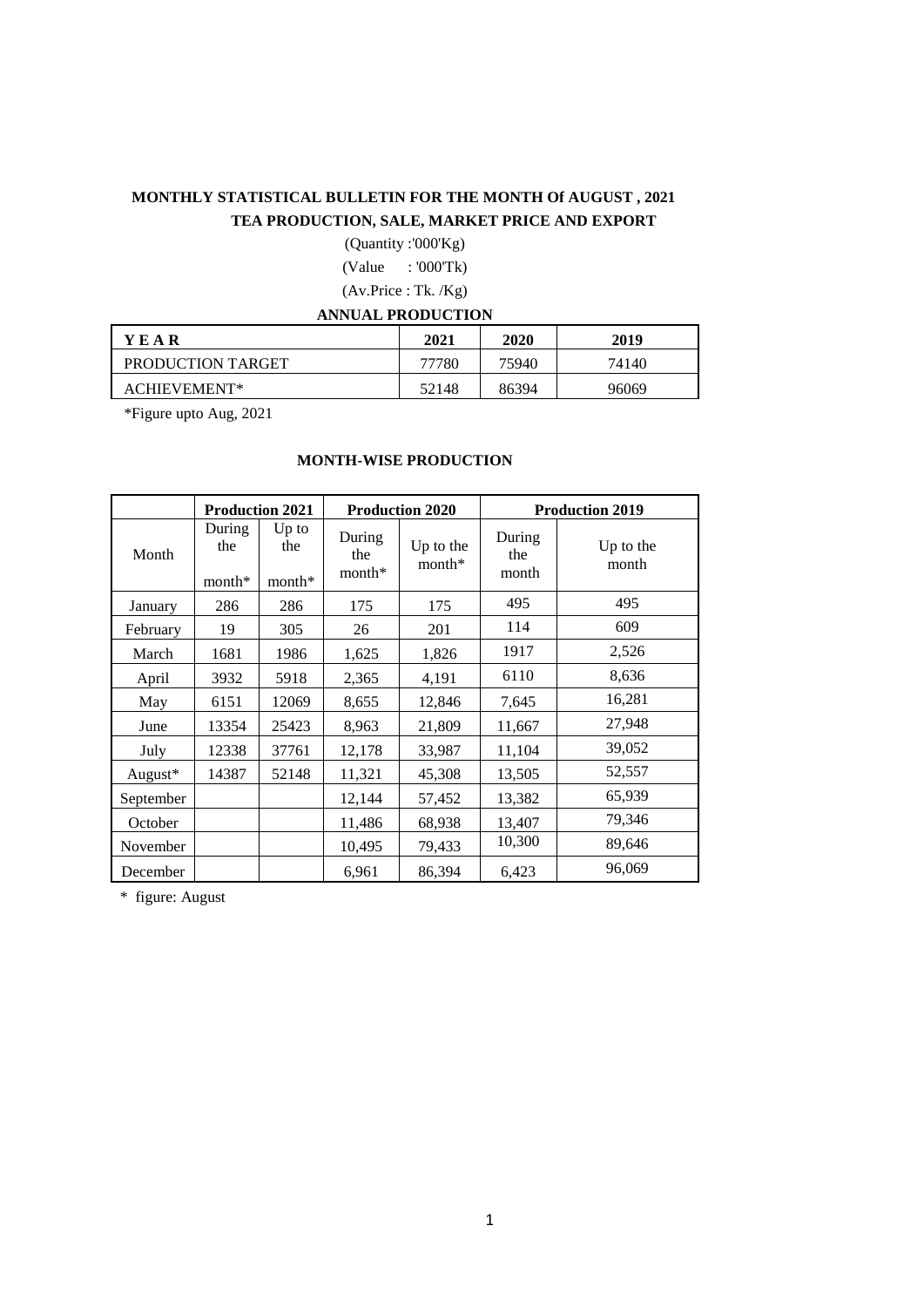#### **CHITTAGONG AUCTION (AUCTION SEASON) SALE**

 **STATEMENT OF CST & OST** 

 ( Quantity : '000' Kg) ( Value : '000' TK)

(Av. Price : Tk/Kg)

|             |              |              | OLD & CURRENT SEASON TEA |                    |       |              | OLD & CURRENT SEASON TEA |              |     |                         |       |              |  |
|-------------|--------------|--------------|--------------------------|--------------------|-------|--------------|--------------------------|--------------|-----|-------------------------|-------|--------------|--|
|             |              |              |                          | (For August, 2021) |       |              |                          |              |     | (Up to August, $2021$ ) |       |              |  |
| Year        |              | <b>CST</b>   | <b>OST</b>               |                    |       | Total        | <b>CST</b>               |              |     | <b>OST</b>              | Total |              |  |
|             | Qty          | Av.<br>Price | Qty                      | Av.<br>Price       | Qty   | Av.<br>Price | Qty                      | Av.<br>Price | Qty | Av. Price               | Qty   | Av.<br>Price |  |
|             | $\mathbf{2}$ | 3            | 4                        | 5                  | 6     | п            | 8                        |              | 10  | 11                      | 12    | 13           |  |
| $2021 - 22$ | 11422        | 197          | 16                       | 154                | 11438 | 197          | 27864                    | 202          | 238 | 165                     | 28102 | 202          |  |
| $2020 - 21$ | 10614        | 186          | 12                       | 183                | 10626 | 186          | 24746                    | 181          | 388 | 109                     | 25134 | 180          |  |
| $2019 - 20$ | 7695         | 191          | 147                      | 64                 | 7842  | 188          | 27248                    | 200          | 292 | 71                      | 27540 | 199          |  |

NOTE : CST represents current season tea & OST represents old season tea.

#### **EXPORT & INTERNAL ACCOUNT**

|             |              |                  | During the month August, 2021 |                       | Up to the month August, 2021 |         |                                           |         |                |          |       |         |
|-------------|--------------|------------------|-------------------------------|-----------------------|------------------------------|---------|-------------------------------------------|---------|----------------|----------|-------|---------|
| Year        |              | Internal Account |                               | <b>Export Account</b> |                              | Total   | Internal Account<br><b>Export Account</b> |         |                |          | Total |         |
|             | Qty.         | Value            | Qty.                          | Value                 | Qty.                         | Value   | Qty.                                      | Value   |                | Value    | Qty.  | Value   |
|             | $\mathbf{2}$ | 3                | 4                             | 5                     | 6                            | 7       | 8                                         | 9       | 10             | 11       | 12    | 13      |
| 2021-22     | 11438        | 2253841          | $\Omega$                      | 0                     | 11438                        | 2253841 | 28102                                     | 5664058 | $\overline{0}$ | $\Omega$ | 28102 | 5664058 |
| 2020-21     | 10618        | 1978490          | 8                             | 1412                  | 10626                        | 1979902 | 25070                                     | 4508971 | 64             | 12338    | 25134 | 4521309 |
| $2019 - 20$ | 7842         | 1477112          | $\Omega$                      | 0                     | 7842                         | 1477112 | 27533                                     | 5474631 | 7              | 1763     | 27540 | 5476394 |

#### **EXPORT BY MODE**

| Mode of Tea<br>Export                                |                | Export during the Month<br>August, 2021 |     | Cumulative<br>Export up to<br>August, 2021-22 | Export during the<br>Month<br>2020 | August,        | Cumulative Export up to<br>August, 2020-21 |                |  |
|------------------------------------------------------|----------------|-----------------------------------------|-----|-----------------------------------------------|------------------------------------|----------------|--------------------------------------------|----------------|--|
|                                                      | Qty            | Value (FOB)                             | Qty | Value<br>(FOB)                                | Qty                                | Value<br>(FOB) | Qty                                        | Value<br>(FOB) |  |
| 1                                                    | $\overline{2}$ | 3                                       | 4   | 5                                             | 6                                  | 7              | 8                                          | 9              |  |
| Export from<br>Chittagong<br><b>Auction Purchase</b> | 83             | 14093                                   | 83  | 14093                                         | 81                                 | 9691           | 238                                        | 26594          |  |
| Export under direct<br>Negotiation                   | 16             | 5513                                    | 26  | 9639                                          | 10                                 | 4743           | 65                                         | 15970          |  |
| Others                                               | $\theta$       | $\theta$                                |     |                                               | $\Omega$                           | $\Omega$       | $\theta$                                   | $\Omega$       |  |
| TOTAL                                                | 99             | 19606                                   | 109 | 23732                                         | 91                                 | 14434          | 303                                        | 42564          |  |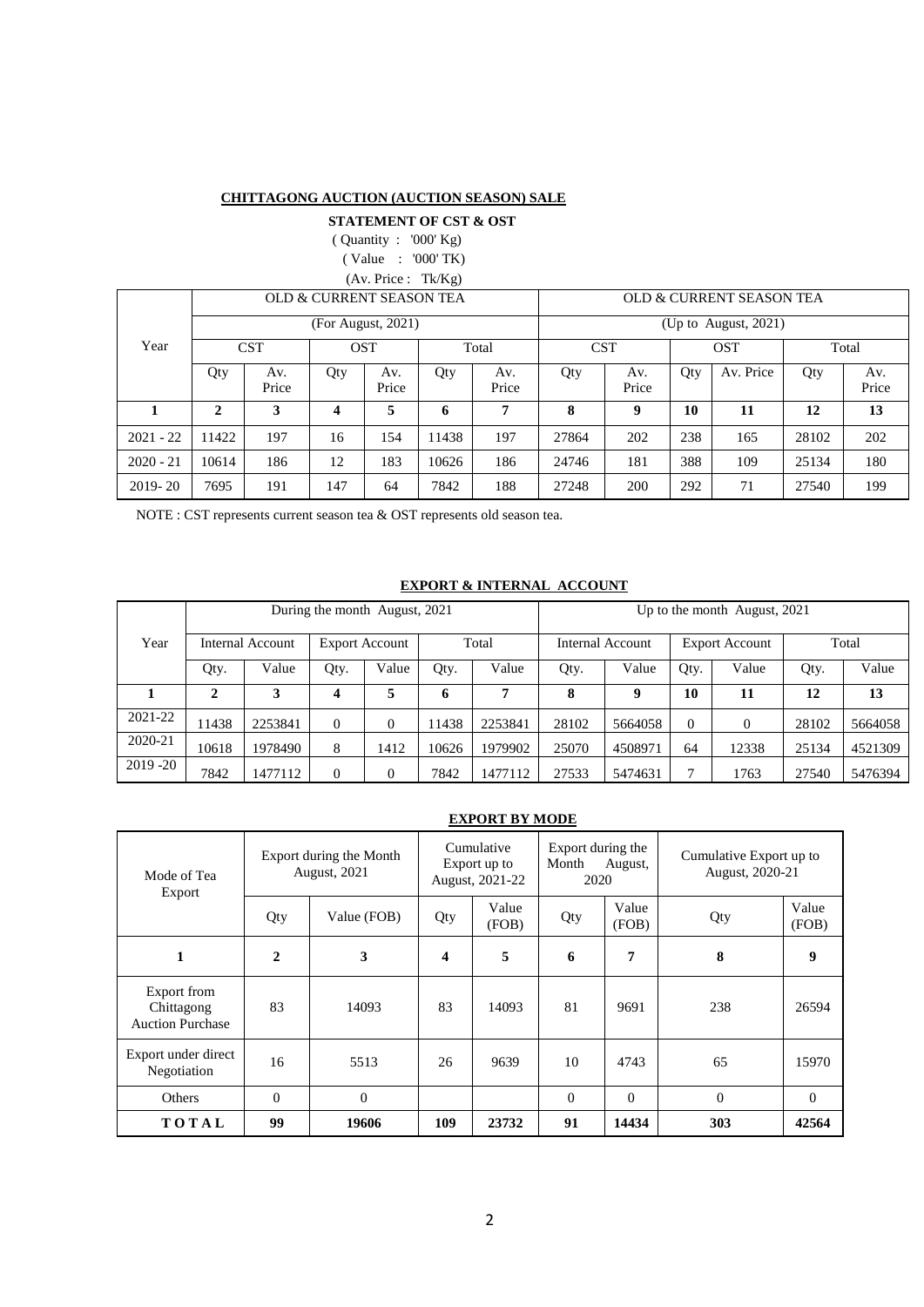| Name of      | $\sqrt{2}$<br>During the month August' 2021 |                         |                         |                              |             |                       | <b>Import up to August' 2021</b> |                         |                              |              |  |  |  |
|--------------|---------------------------------------------|-------------------------|-------------------------|------------------------------|-------------|-----------------------|----------------------------------|-------------------------|------------------------------|--------------|--|--|--|
| the Country  | Green<br>Tea<br>(Qty)                       | Instant<br>Tea<br>(Qty) | Primium<br>Tea<br>(Qty) | <b>Black</b><br>Tea<br>(Qty) | Total       | Green<br>Tea<br>(Qty) | Instant<br>Tea<br>(Qty)          | Primium<br>Tea<br>(Qty) | <b>Black</b><br>Tea<br>(Qty) | Total        |  |  |  |
|              | $\mathbf{1}$                                | $\sqrt{2}$              | $\mathfrak{Z}$          | $\overline{4}$               | $1+2+3+4=5$ | $\sqrt{6}$            | $\boldsymbol{7}$                 | $\,8\,$                 | 9                            | $6+7+8+9=10$ |  |  |  |
| Afghanistan  |                                             |                         |                         |                              |             |                       |                                  |                         |                              |              |  |  |  |
| Bahrain      |                                             |                         |                         |                              |             |                       |                                  |                         |                              |              |  |  |  |
| China        | 12                                          |                         |                         |                              | 12          | 35                    |                                  |                         |                              | 35           |  |  |  |
| Digibouti    |                                             |                         |                         |                              |             |                       |                                  |                         |                              |              |  |  |  |
| France       |                                             |                         |                         |                              |             |                       |                                  |                         |                              |              |  |  |  |
| Germany      |                                             |                         |                         |                              |             |                       |                                  |                         |                              |              |  |  |  |
| Ghana        |                                             |                         |                         |                              |             |                       |                                  |                         |                              |              |  |  |  |
| Greece       |                                             |                         |                         |                              |             |                       |                                  |                         |                              |              |  |  |  |
| India        |                                             |                         |                         |                              |             |                       |                                  |                         |                              |              |  |  |  |
| Iran         |                                             |                         |                         |                              |             |                       |                                  |                         |                              |              |  |  |  |
| Japan        |                                             |                         |                         |                              |             |                       |                                  |                         |                              |              |  |  |  |
| Kazakhstan   |                                             |                         |                         |                              |             |                       |                                  |                         |                              |              |  |  |  |
| Kenya        |                                             |                         |                         |                              |             |                       |                                  |                         | 590                          | 590          |  |  |  |
| K.S.A.       |                                             |                         |                         |                              |             |                       |                                  |                         |                              |              |  |  |  |
| Kuwait       |                                             |                         |                         |                              |             |                       |                                  |                         |                              |              |  |  |  |
| Mauritus     |                                             |                         |                         |                              |             |                       |                                  |                         |                              |              |  |  |  |
| Oman         |                                             |                         |                         |                              |             |                       |                                  |                         |                              |              |  |  |  |
| Pakistan     |                                             |                         |                         |                              |             |                       |                                  |                         |                              |              |  |  |  |
| Poland       |                                             |                         |                         |                              |             |                       |                                  |                         |                              |              |  |  |  |
| Qatar        |                                             |                         |                         |                              |             |                       |                                  |                         |                              |              |  |  |  |
| Russia       |                                             |                         |                         |                              |             |                       |                                  |                         |                              |              |  |  |  |
| Thailand     |                                             |                         |                         |                              |             |                       |                                  |                         |                              |              |  |  |  |
| Turkey       |                                             |                         |                         |                              |             |                       |                                  |                         |                              |              |  |  |  |
| U.A.E.       |                                             |                         |                         |                              |             |                       |                                  |                         |                              |              |  |  |  |
| U.K.         |                                             |                         |                         |                              |             |                       |                                  |                         |                              |              |  |  |  |
| Ukraine      |                                             |                         |                         |                              |             |                       |                                  |                         |                              |              |  |  |  |
| <b>USA</b>   |                                             |                         |                         |                              |             |                       |                                  |                         |                              |              |  |  |  |
| Malawi       |                                             |                         |                         |                              |             |                       |                                  |                         |                              |              |  |  |  |
| Others       |                                             |                         |                         |                              |             |                       |                                  |                         |                              |              |  |  |  |
| <b>Total</b> | 12                                          |                         |                         |                              | 12          |                       |                                  |                         | 590                          | 625          |  |  |  |

#### **COUNTRY-WISE IMPORT UPTO AUGUST, 2021** (Quantity : '000'  $Kg$ )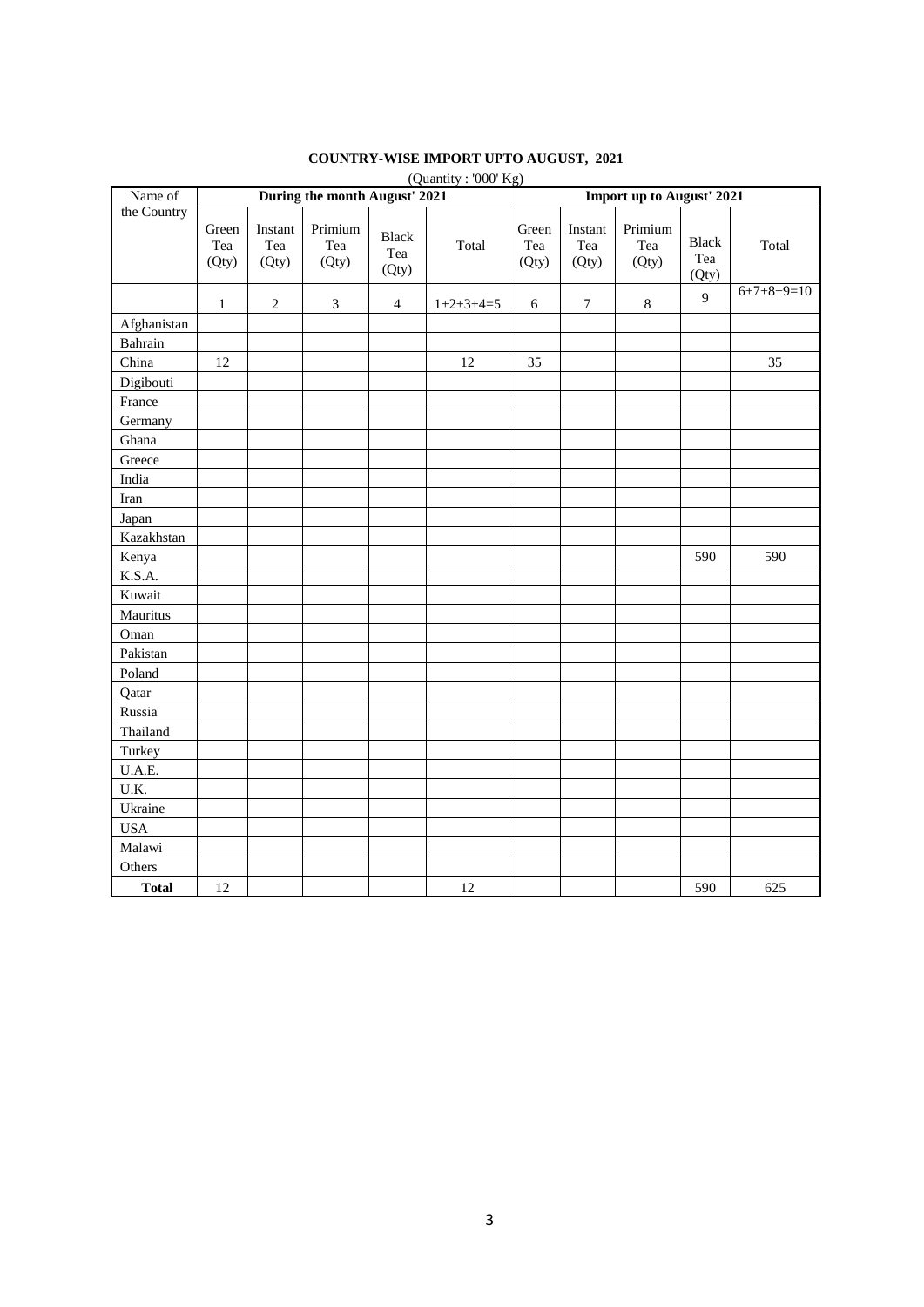#### **EX-GARDEN SALE**

#### **LOOSE TEA**

(Quantity :'000'Kg)

(Value : '000'Tk)

## (Av.Price : Tk. /Kg)

|                 | Loose tea |              |      |           |           |           |  |  |  |  |  |  |
|-----------------|-----------|--------------|------|-----------|-----------|-----------|--|--|--|--|--|--|
| <b>Month</b>    |           | 2021-2022    |      | 2020-2021 | 2019-2020 |           |  |  |  |  |  |  |
|                 | Qty       | Av.<br>Price | Qty  | Av. Price | Qty       | Av. Price |  |  |  |  |  |  |
| July, $21$      | 462       | 251.07       | 125  | 186.17    | 50        | 144.60    |  |  |  |  |  |  |
| August, 21      | 224       | 219.43       | 149  | 177.77    | 83        | 195.00    |  |  |  |  |  |  |
| September, 21   |           |              | 219  | 186.16    | 118       | 190       |  |  |  |  |  |  |
| October, 21     |           |              | 203  | 178.52    | 193       | 183       |  |  |  |  |  |  |
| November,<br>21 |           |              | 218  | 178.09    | 133       | 169       |  |  |  |  |  |  |
| December,<br>21 |           |              | 223  | 175.25    | 97        | 182       |  |  |  |  |  |  |
| January, 22     |           |              | 173  | 182.27    | 105       | 183.77    |  |  |  |  |  |  |
| February, 22    |           |              | 156  | 184.75    | 60        | 178.41    |  |  |  |  |  |  |
| March, 22       |           |              | 149  | 198.67    | 44        | 184.96    |  |  |  |  |  |  |
| April, 22       |           |              | 103  | 212.08    | 150       | 180.11    |  |  |  |  |  |  |
| May, 22         |           |              | 229  | 205.03    | 83        | 179.09    |  |  |  |  |  |  |
| June, $22$      |           |              | 340  | 220.39    | 137       | 172.06    |  |  |  |  |  |  |
| <b>Total</b>    |           |              | 2287 | 191.67    | 1253      | 179.44    |  |  |  |  |  |  |

#### **VALUE ADDED (PACKET) TEA**

|                                                                                                                                                        |                              | Value Added (Packet) Tea |                          |                              |                              |                              |  |  |  |  |  |  |
|--------------------------------------------------------------------------------------------------------------------------------------------------------|------------------------------|--------------------------|--------------------------|------------------------------|------------------------------|------------------------------|--|--|--|--|--|--|
|                                                                                                                                                        |                              | 2020-2021                |                          | 2019-2020                    |                              | 2018-2019                    |  |  |  |  |  |  |
| <b>Month</b><br>July<br>August<br>September<br>October<br>November<br>December<br>January<br>February<br>March<br>April<br>May<br>June<br><b>Total</b> | Qty                          | Av. .Price               | Qty                      | Av. Price                    | Qty                          | Av. Price                    |  |  |  |  |  |  |
|                                                                                                                                                        | $\qquad \qquad -$            | $\overline{\phantom{a}}$ | $\overline{\phantom{0}}$ | $\overline{\phantom{a}}$     | $\overline{\phantom{a}}$     | $\overline{\phantom{a}}$     |  |  |  |  |  |  |
|                                                                                                                                                        | $\qquad \qquad -$            | $\overline{\phantom{a}}$ | $\overline{a}$           | $\overline{\phantom{0}}$     | $\overline{\phantom{0}}$     |                              |  |  |  |  |  |  |
|                                                                                                                                                        | $\qquad \qquad -$            | $\overline{\phantom{a}}$ | $\overline{a}$           | $\qquad \qquad -$            | $\qquad \qquad -$            |                              |  |  |  |  |  |  |
|                                                                                                                                                        | $\overline{\phantom{a}}$     | $\overline{\phantom{a}}$ |                          |                              |                              |                              |  |  |  |  |  |  |
|                                                                                                                                                        | $\qquad \qquad -$            | $\overline{\phantom{a}}$ | $\overline{\phantom{a}}$ | $\qquad \qquad -$            | $\overline{\phantom{0}}$     | $\overline{a}$               |  |  |  |  |  |  |
|                                                                                                                                                        | $\qquad \qquad \blacksquare$ | $\overline{\phantom{a}}$ |                          | $\overline{a}$               | $\overline{\phantom{0}}$     |                              |  |  |  |  |  |  |
|                                                                                                                                                        | $\overline{\phantom{0}}$     | $\overline{\phantom{a}}$ | $\overline{a}$           | $\overline{\phantom{0}}$     | $\overline{a}$               |                              |  |  |  |  |  |  |
|                                                                                                                                                        | $\overline{\phantom{a}}$     | $\overline{\phantom{a}}$ | $\overline{\phantom{a}}$ | $\overline{\phantom{a}}$     | $\overline{\phantom{a}}$     | $\qquad \qquad \blacksquare$ |  |  |  |  |  |  |
|                                                                                                                                                        |                              |                          |                          |                              | $\overline{\phantom{0}}$     |                              |  |  |  |  |  |  |
|                                                                                                                                                        | $\qquad \qquad \blacksquare$ | $\overline{\phantom{a}}$ |                          |                              |                              |                              |  |  |  |  |  |  |
|                                                                                                                                                        | $\overline{\phantom{0}}$     | $\overline{\phantom{a}}$ | $\overline{\phantom{a}}$ | $\overline{\phantom{0}}$     | $\qquad \qquad -$            | $\qquad \qquad -$            |  |  |  |  |  |  |
|                                                                                                                                                        | $\qquad \qquad \blacksquare$ | $\overline{\phantom{a}}$ | $\overline{\phantom{0}}$ | $\qquad \qquad \blacksquare$ | $\qquad \qquad \blacksquare$ | $\qquad \qquad \blacksquare$ |  |  |  |  |  |  |
|                                                                                                                                                        |                              |                          |                          |                              |                              |                              |  |  |  |  |  |  |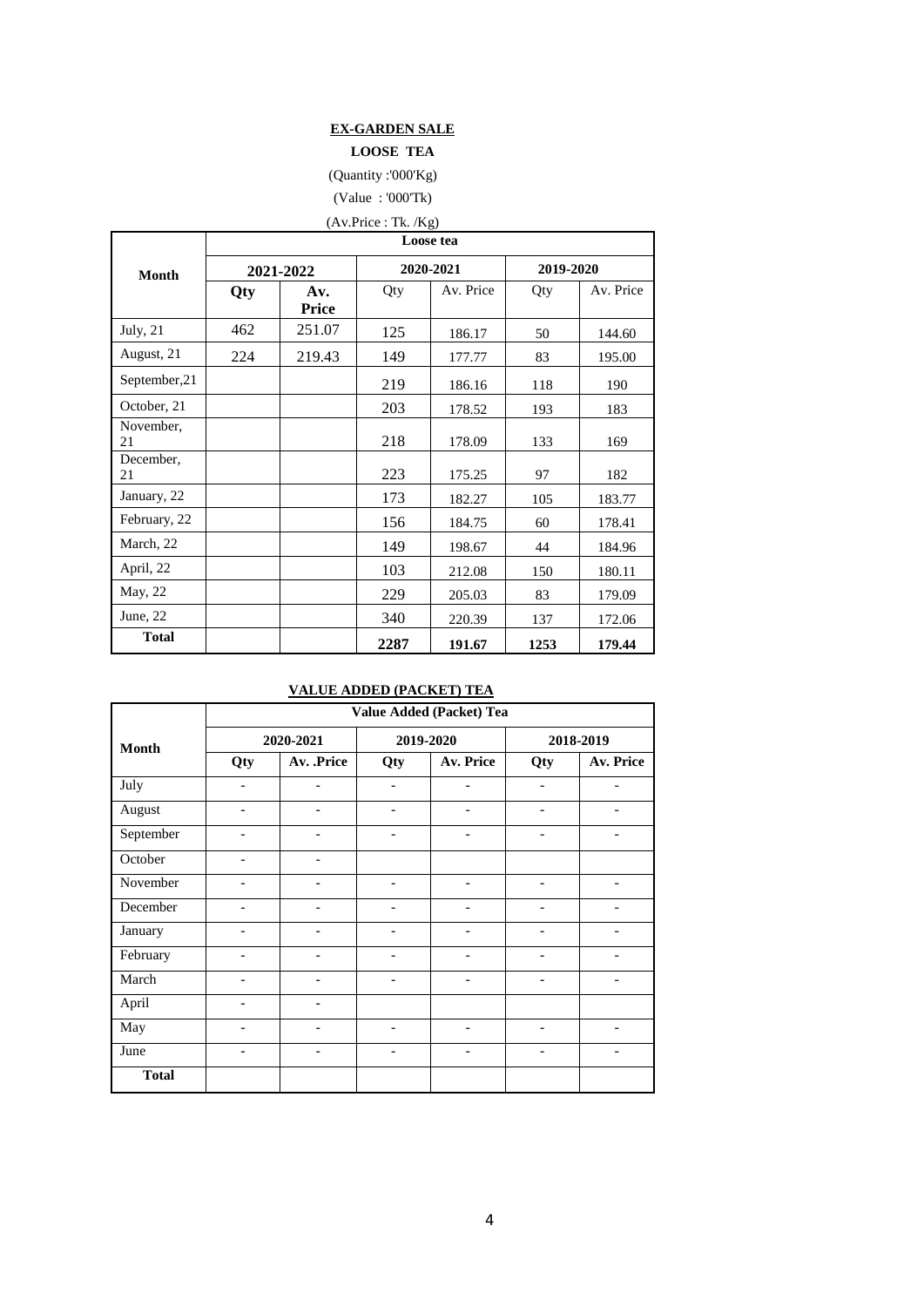#### **EXPORT DURING AUGUST' 2021**

#### **COUNTRIES OF DESTINATION**

#### (Quantity : '000'Kg)

(Value : '000'Tk)

(Av. Price : Tk./Kg)

|                        |                | <b>Export during August'2021</b> |                         |                        |                 |                        |
|------------------------|----------------|----------------------------------|-------------------------|------------------------|-----------------|------------------------|
|                        |                | <b>Loose Tea</b>                 |                         | <b>Packet Tea</b>      |                 | <b>Total</b>           |
| Name of the<br>Country | Qty.<br>(Kg)   | Value<br>(FOB)<br>(Tk)           | Qty.<br>(Kg)            | Value<br>(FOB)<br>(Tk) | Qty.<br>(Kg)    | Value<br>(FOB)<br>(Tk) |
| $\mathbf{1}$           | $\overline{2}$ | 3                                | $\overline{\mathbf{4}}$ | 5                      | 6               | $\overline{7}$         |
| Afghanistan            |                |                                  |                         |                        |                 |                        |
| Bahrain                |                |                                  |                         |                        |                 |                        |
| China                  |                |                                  |                         |                        |                 |                        |
| France<br>Germany      |                |                                  |                         |                        |                 |                        |
| Ghana                  |                |                                  |                         |                        |                 |                        |
| Greece                 |                |                                  |                         |                        |                 |                        |
| India                  |                |                                  |                         |                        |                 |                        |
| Japan                  |                |                                  |                         |                        |                 |                        |
| Kuwait                 |                |                                  |                         |                        |                 |                        |
| K.S.A                  |                |                                  |                         |                        |                 |                        |
| Mauritus               |                |                                  |                         |                        |                 |                        |
| Oman                   |                |                                  |                         |                        |                 |                        |
| Pakistan               |                |                                  |                         |                        |                 |                        |
| Poland                 |                |                                  |                         |                        |                 |                        |
| Qatar                  |                |                                  |                         |                        |                 |                        |
| Thailand               |                |                                  |                         |                        |                 |                        |
| Turkey                 |                |                                  |                         |                        |                 |                        |
| U.A.E.                 |                |                                  | 83                      | 14093                  | 83              | 14093                  |
| $\overline{U.K}$       |                |                                  |                         |                        |                 |                        |
| U.S.A.                 |                |                                  | 16                      | 5513                   | 16              | 5513                   |
| <b>TOTAL</b>           |                |                                  | $\overline{99}$         | 19606                  | $\overline{99}$ | 19606                  |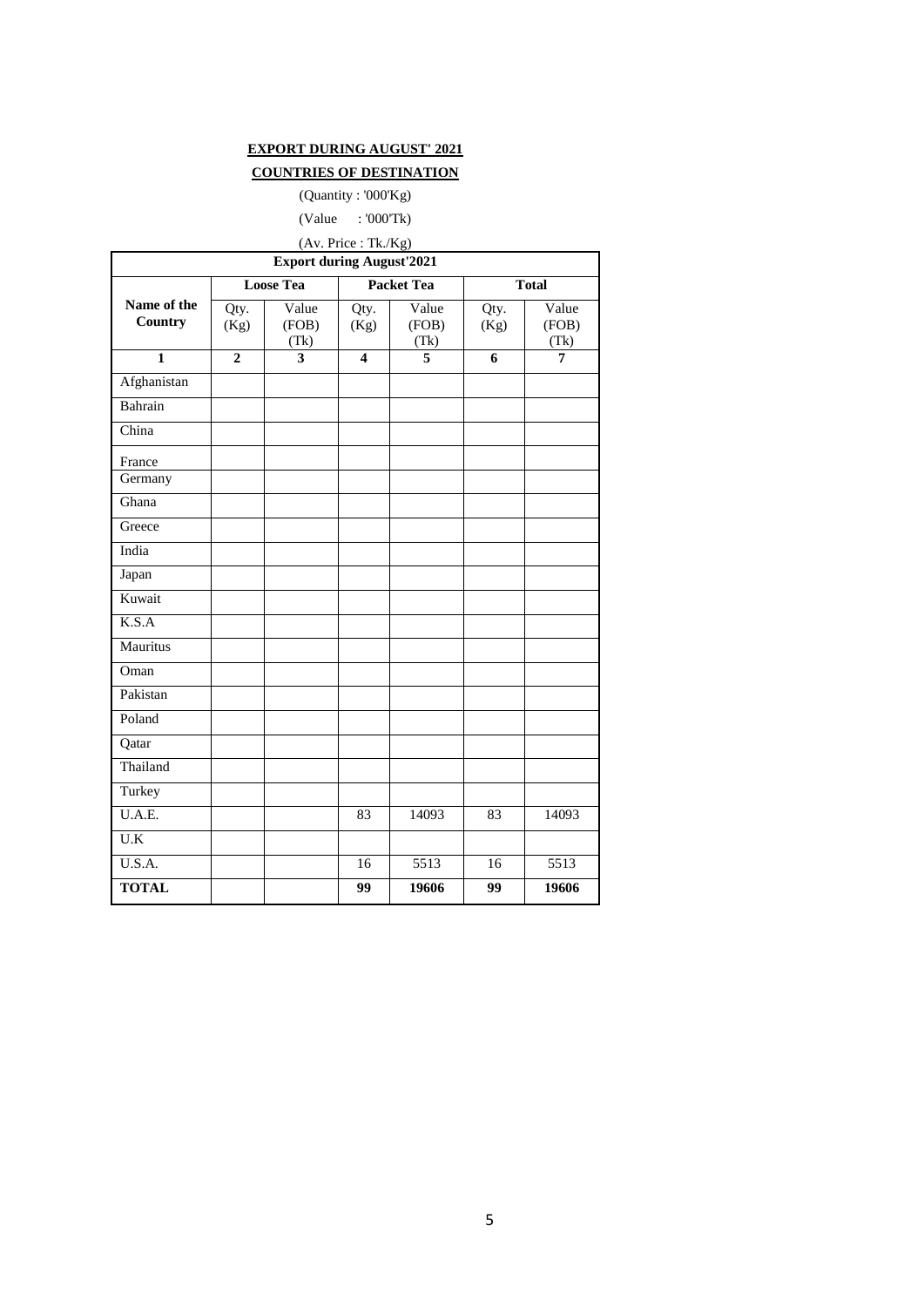#### **EXPORT DURING AUGUST' 2020**

#### **COUNTRIES OF DESTINATION**

(Quantity :'000'Kg) (Value : '000'Tk)

(Av.Price : Tk. /Kg)

|                         | <b>Export during August'2020</b> |                         |              |                   |              |                |  |  |  |  |  |  |
|-------------------------|----------------------------------|-------------------------|--------------|-------------------|--------------|----------------|--|--|--|--|--|--|
|                         |                                  | <b>Loose Tea</b>        |              | <b>Packet Tea</b> |              | <b>Total</b>   |  |  |  |  |  |  |
| Name of the<br>Country  | Qty.<br>(Kg)                     | Value<br>(FOB)          | Qty.<br>(Kg) | Value<br>(FOB)    | Qty.<br>(Kg) | Value<br>(FOB) |  |  |  |  |  |  |
| $\overline{\mathbf{1}}$ | $\overline{\mathbf{c}}$          | $\overline{\mathbf{3}}$ | 4            | $\overline{5}$    | 6            | $\overline{7}$ |  |  |  |  |  |  |
| Afghanistan             |                                  |                         |              |                   |              |                |  |  |  |  |  |  |
| Bahrain                 |                                  |                         |              |                   |              |                |  |  |  |  |  |  |
| <b>Brunei</b>           |                                  |                         |              |                   |              |                |  |  |  |  |  |  |
| China                   |                                  |                         |              |                   |              |                |  |  |  |  |  |  |
| Cyprus                  |                                  |                         |              |                   |              |                |  |  |  |  |  |  |
| France                  |                                  |                         | 1            | 490               | 1            | 490            |  |  |  |  |  |  |
| Germany                 |                                  |                         |              |                   |              |                |  |  |  |  |  |  |
| Ghana                   |                                  |                         |              |                   |              |                |  |  |  |  |  |  |
| Greece                  |                                  |                         |              |                   |              |                |  |  |  |  |  |  |
| India                   |                                  |                         |              | 8                 |              | 8              |  |  |  |  |  |  |
| Japan                   |                                  |                         |              |                   |              |                |  |  |  |  |  |  |
| Kuwait                  |                                  |                         |              |                   |              |                |  |  |  |  |  |  |
| K.S.A                   |                                  |                         |              |                   |              |                |  |  |  |  |  |  |
| Mauritus                |                                  |                         |              |                   |              |                |  |  |  |  |  |  |
| Oman                    |                                  |                         |              |                   |              |                |  |  |  |  |  |  |
| Pakistan                | 72                               | 6470                    |              |                   | 72           | 6470           |  |  |  |  |  |  |
| Poland                  |                                  |                         |              |                   |              |                |  |  |  |  |  |  |
| Qatar                   |                                  |                         |              |                   |              |                |  |  |  |  |  |  |
| Switzerland             |                                  |                         |              |                   |              |                |  |  |  |  |  |  |
| Thailand                |                                  |                         |              |                   |              |                |  |  |  |  |  |  |
| Turkey                  |                                  |                         |              |                   |              |                |  |  |  |  |  |  |
| U.A.E.                  |                                  |                         | 8            | 2723              | 8            | 2723           |  |  |  |  |  |  |
| U.K                     |                                  |                         |              |                   |              |                |  |  |  |  |  |  |
| <b>USA</b>              |                                  |                         | 10           | 4743              | 10           | 4743           |  |  |  |  |  |  |
| <b>TOTAL</b>            | 72                               | 6470                    | 19           | 7964              | 91           | 14434          |  |  |  |  |  |  |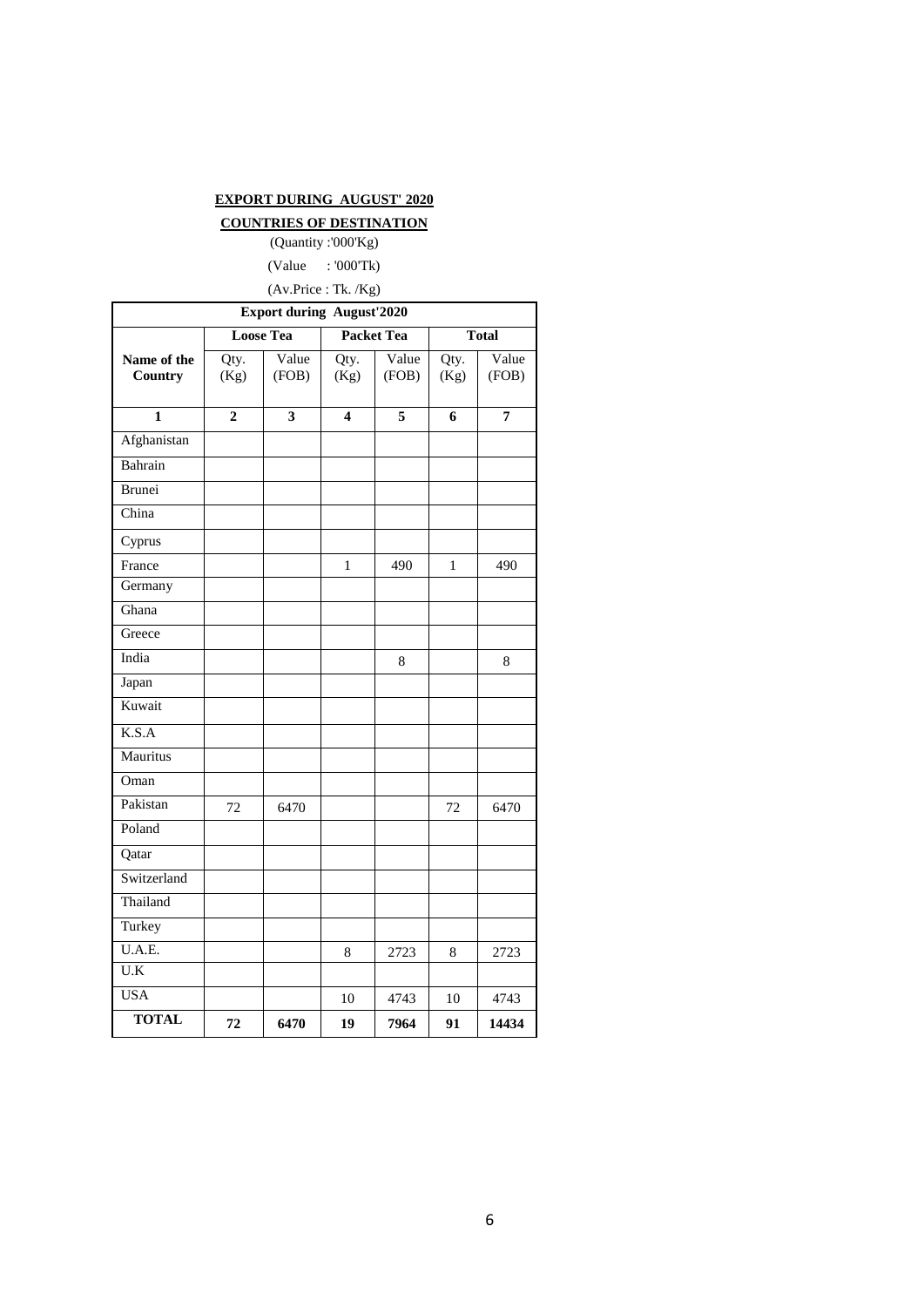#### **COUNTRY-WISE EXPORT UPTO AUGUST, 2021 -22 AND 2020-21**

(Quantity : '000' Kg)

(Value : '000' Tk)

| (Av. Price: Tk. /Kg)<br>Export up to August, 2021 - 22<br>Export up to August, 2020 - 21 |            |           |     |               |     |       |     |           |                |               |                |       |
|------------------------------------------------------------------------------------------|------------|-----------|-----|---------------|-----|-------|-----|-----------|----------------|---------------|----------------|-------|
| Name of                                                                                  |            |           |     |               |     |       |     |           |                |               |                |       |
| the Country                                                                              |            | Loose Tea |     | Packet<br>Tea |     | Total |     | Loose Tea |                | Packet<br>Tea |                | Total |
|                                                                                          | Qty        | Value     | Qty | Value         | Qty | Value | Qty | Value     | Qty            | Value         | Qty            | Value |
| Afghanistan                                                                              |            |           |     |               |     |       |     |           |                |               |                |       |
| Australia                                                                                |            |           |     |               |     |       |     |           |                |               |                |       |
| Bahrain                                                                                  |            |           |     |               |     |       |     |           |                |               |                |       |
| Brunei                                                                                   |            |           |     |               |     |       |     |           |                |               |                |       |
| Cyprus                                                                                   |            |           |     |               |     |       |     |           | $\overline{2}$ | 700           | $\overline{c}$ | 700   |
| Canada                                                                                   |            |           |     |               |     |       |     |           |                |               |                |       |
| China                                                                                    |            |           |     |               |     |       |     |           |                |               |                |       |
| Djibouti                                                                                 |            |           |     |               |     |       |     |           |                |               |                |       |
| Dubai                                                                                    |            |           |     |               |     |       |     |           |                |               |                |       |
| France                                                                                   |            |           |     |               |     |       |     |           | $\mathbf{1}$   | 490           | $\mathbf{1}$   | 490   |
| Germany                                                                                  |            |           |     |               |     |       |     |           |                |               |                |       |
| Ghana                                                                                    |            |           |     |               |     |       |     |           |                |               |                |       |
| Greece                                                                                   |            |           |     |               |     |       |     |           |                |               |                |       |
| Italy                                                                                    |            |           |     |               |     |       |     |           |                |               |                |       |
| India                                                                                    |            |           |     |               |     |       |     |           |                | $\,8\,$       |                | 8     |
| Iran                                                                                     |            |           |     |               |     |       |     |           |                |               |                |       |
| Japan                                                                                    |            |           |     |               |     |       |     |           |                |               |                |       |
| Kazakhstan                                                                               |            |           |     |               |     |       |     |           |                |               |                |       |
| Kenya                                                                                    |            |           |     |               |     |       |     |           |                |               |                |       |
| K.S.A.                                                                                   |            |           |     |               |     |       |     |           | $\overline{4}$ | 1500          | $\overline{4}$ | 1500  |
| Kuwait                                                                                   |            |           |     |               |     |       |     |           | 21             | 5562          | 21             | 5562  |
| Mauritus                                                                                 |            |           |     |               |     |       |     |           |                |               |                |       |
| Malaysia                                                                                 |            |           |     |               |     |       |     |           |                |               |                |       |
| Newzeland                                                                                |            |           |     |               |     |       |     |           |                |               |                |       |
| Oman                                                                                     |            |           |     |               |     |       |     |           |                |               |                |       |
| Pakistan                                                                                 | 10         | 4125      |     |               | 10  | 4125  | 223 | 21173     |                |               | 223            | 21173 |
| Poland                                                                                   |            |           |     |               |     |       |     |           |                |               |                |       |
| Qatar                                                                                    |            |           |     |               |     |       |     |           |                |               |                |       |
| Russia                                                                                   |            |           |     |               |     |       |     |           |                |               |                |       |
| Thailand                                                                                 |            |           |     |               |     |       |     |           |                |               |                |       |
| Turkey                                                                                   |            |           |     |               |     |       |     |           |                |               |                |       |
| U.A.E.                                                                                   |            |           | 83  | 14093         | 83  | 14093 |     |           | $42\,$         | 8388          | 42             | 8388  |
| $\rm U.K.$                                                                               |            |           |     |               |     |       |     |           |                |               |                |       |
| Ukraine                                                                                  |            |           |     |               |     |       |     |           |                |               |                |       |
| <b>USA</b>                                                                               |            |           | 16  | 5513          | 16  | 5513  |     |           | 10             | 4743          | 10             | 4743  |
| Switzerland                                                                              |            |           |     |               |     |       |     |           |                |               |                |       |
| others                                                                                   |            |           |     |               |     |       |     |           |                |               |                |       |
| <b>Total</b>                                                                             | ${\bf 10}$ | 4125      | 99  | 19606         | 109 | 23732 | 223 | 21173     | 80             | 21391         | 303            | 42564 |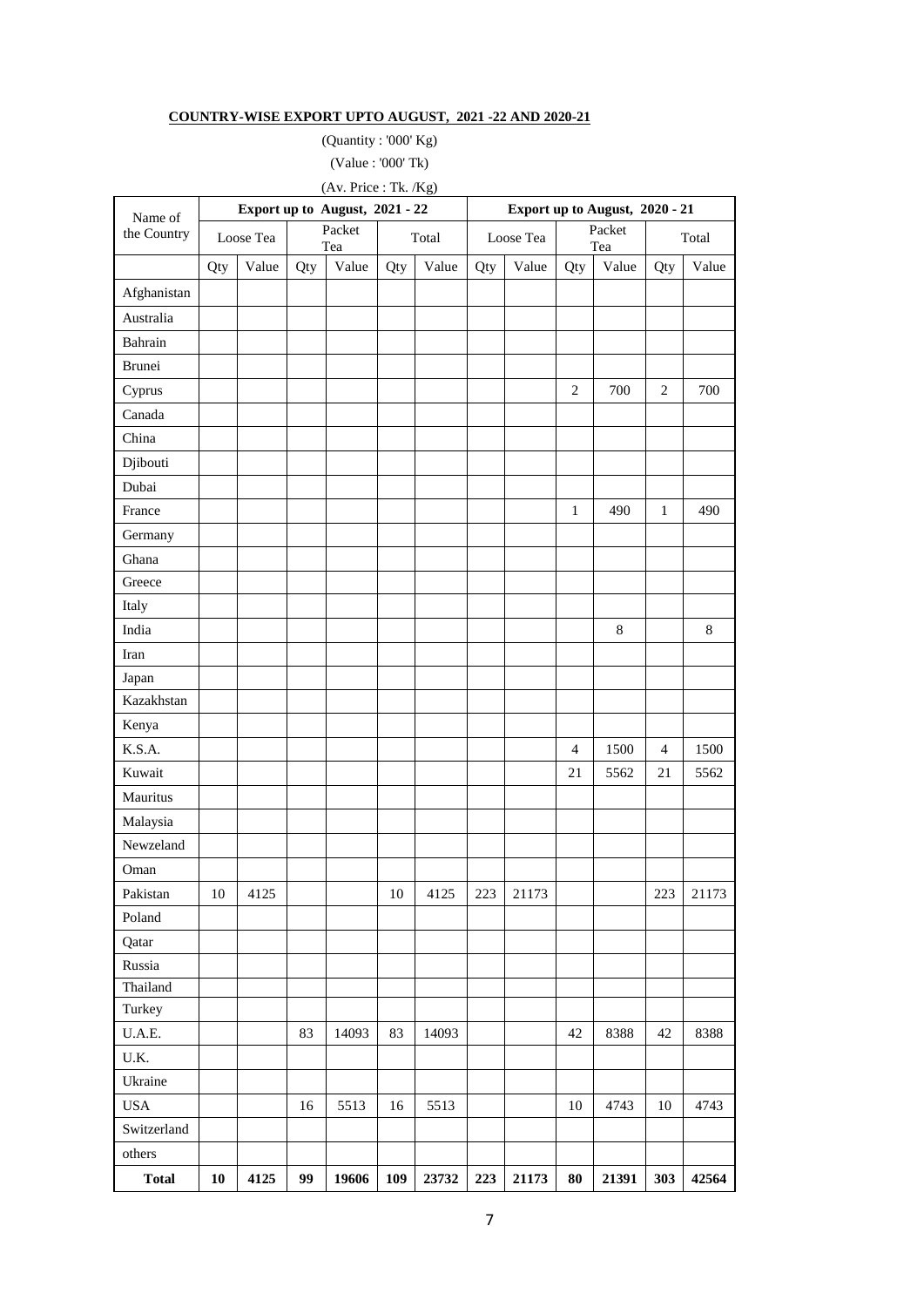#### **EXPORTERS & EXPORT**

#### **DURING AND UPTO AUGUST, 2021-2022**

(Quantity : '000' Kg) (Value : '000' Tk) (Av. Price : Tk./Kg

|                                                |                | <b>Export During the month August, 2021</b><br>Cumulative export up to the month |                         |               |     |               |     |               |     |               |     |               |
|------------------------------------------------|----------------|----------------------------------------------------------------------------------|-------------------------|---------------|-----|---------------|-----|---------------|-----|---------------|-----|---------------|
| Name of the                                    |                | Loose Tea                                                                        |                         | Packet Tea    |     | Total         |     | Loose Tea     |     | Packet Tea    |     | Total         |
| <b>Exporters</b>                               | Qty            | Value<br>(Tk)                                                                    | Qty                     | Value<br>(Tk) | Qty | Value<br>(Tk) | Qty | Value<br>(Tk) | Qty | Value<br>(Tk) | Qty | Value<br>(Tk) |
|                                                |                | (FOB)                                                                            |                         | (FOB)         |     | (FOB)         |     | (FOB)         |     | (FOB)         |     | (FOB)         |
| $\mathbf{1}$                                   | $\mathbf{2}$   | 3                                                                                | $\overline{\mathbf{4}}$ | 5             | 6   | 7             | 8   | 9             | 10  | 11            | 12  | 13            |
| Abul Khair<br><b>Consumer Products</b><br>Ltd. |                |                                                                                  | 83                      | 14093         | 83  | 14093         |     |               | 83  | 14093         | 83  | 14093         |
| A.Kabir Ltd                                    |                |                                                                                  |                         |               |     |               |     |               |     |               |     |               |
| Azad Enterprise Ltd.                           |                |                                                                                  |                         |               |     |               |     |               |     |               |     |               |
| <b>Ahmad Trading</b>                           |                |                                                                                  |                         |               |     |               |     |               |     |               |     |               |
| The Consolidated<br>Tea & Lands                |                |                                                                                  |                         |               |     |               | 10  | 4125          |     |               | 10  | 4125          |
| Deundee Tea Co.Ltd                             |                |                                                                                  |                         |               |     |               |     |               |     |               |     |               |
| DuncanBrothers(BD)<br>Ltd                      |                |                                                                                  |                         |               |     |               |     |               |     |               |     |               |
| EliteInternational<br>Ltd                      |                |                                                                                  |                         |               |     |               |     |               |     |               |     |               |
| Haji Ahmed Brs.                                |                |                                                                                  |                         |               |     |               |     |               |     |               |     |               |
| H.R.C.Syndicate<br>Ltd.                        |                |                                                                                  |                         |               |     |               |     |               |     |               |     |               |
| James Finlay P.L.C.                            |                |                                                                                  |                         |               |     |               |     |               |     |               |     |               |
| Ispahani Tea Ltd.                              |                |                                                                                  |                         |               |     |               |     |               |     |               |     |               |
| Monir Sha & Sons                               |                |                                                                                  |                         |               |     |               |     |               |     |               |     |               |
| Haldavelly Tea Co.<br>Ltd                      |                |                                                                                  |                         |               |     |               |     |               |     |               |     |               |
| Orion Tea Co.Ltd                               |                |                                                                                  |                         |               |     |               |     |               |     |               |     |               |
| Shaw Wallace (BD)<br>Limited                   |                |                                                                                  |                         |               |     |               |     |               |     |               |     |               |
| Unilever (BD) Ltd.                             |                |                                                                                  |                         |               |     |               |     |               |     |               |     |               |
| Kazi & Kazi T.E Ltd                            |                |                                                                                  | 16                      | 5513          | 16  | 5513          |     |               | 16  | 5513          | 16  | 5513          |
| Meghna Tea co. Ltd                             |                |                                                                                  |                         |               |     |               |     |               |     |               |     |               |
| M M Tea Estate Ltd.                            |                |                                                                                  |                         |               |     |               |     |               |     |               |     |               |
| Tetly (ACI) BD. Ltd                            |                |                                                                                  |                         |               |     |               |     |               |     |               |     |               |
| TOTAL                                          | $\blacksquare$ |                                                                                  | 99                      | 19,606        | 99  | 19,606        | 10  | 4125          | 99  | 19606         | 109 | 23732         |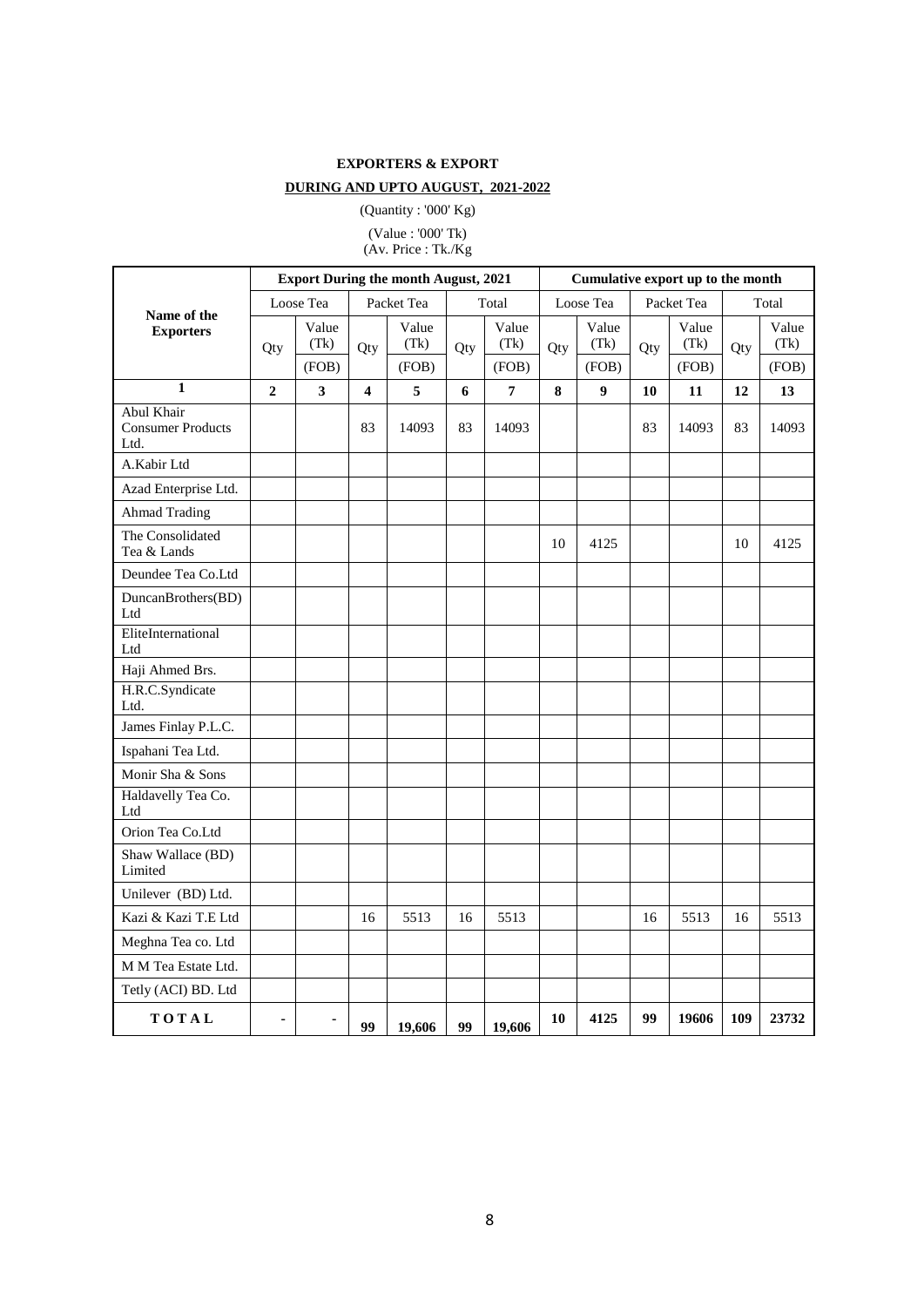#### **COUNTRY-WISE EXPORT FOR 2021-2022 AND 2020-2021**

(Quantity : '000' Kg)

(Value : '000' Tk)

(Av. Price : Tk. /Kg)

| Name of<br>the<br>Country |                  |              |      | Export For the year, 2021-2022    |                       |              | Export For the year, 2020-2021 |                  |                |                   |                  |              |  |
|---------------------------|------------------|--------------|------|-----------------------------------|-----------------------|--------------|--------------------------------|------------------|----------------|-------------------|------------------|--------------|--|
|                           | <b>Loose Tea</b> |              |      | <b>Total</b><br><b>Packet Tea</b> |                       |              |                                | <b>Loose Tea</b> |                | <b>Packet Tea</b> | <b>Total</b>     |              |  |
|                           | Qty              | <b>Value</b> | Qty  | <b>Value</b>                      | Qt<br>${\bf y}$       | <b>Value</b> | Qty                            | <b>Value</b>     | Qty            | <b>Value</b>      | Qty              | <b>Value</b> |  |
| Afghanistan               |                  |              |      |                                   |                       |              |                                |                  |                |                   |                  |              |  |
| Australia                 |                  |              |      |                                   |                       |              |                                |                  |                | 108               |                  | 108          |  |
| Bahrain                   |                  |              |      |                                   |                       |              |                                |                  | $\mathbf{1}$   | 291               | $\mathbf{1}$     | 291          |  |
| Brunei                    |                  |              |      |                                   |                       |              |                                |                  | $\mathbf{1}$   | 588               | $\mathbf{1}$     | 588          |  |
| Cyprus                    |                  |              |      |                                   |                       |              |                                |                  | $\overline{4}$ | 1544              | $\overline{4}$   | 1544         |  |
| Canada                    |                  |              |      |                                   |                       |              |                                |                  | $\overline{2}$ | 735               | $\overline{2}$   | 735          |  |
| China                     |                  |              |      |                                   |                       |              | $\overline{4}$                 | 1034             |                |                   | $\overline{4}$   | 1034         |  |
| Djibouti                  |                  |              |      |                                   |                       |              |                                |                  |                |                   |                  |              |  |
| Dubai                     |                  |              |      |                                   |                       |              |                                |                  |                |                   |                  |              |  |
| France                    |                  |              |      |                                   |                       |              |                                |                  | $\mathbf{1}$   | 490               | $\mathbf{1}$     | 490          |  |
| Germany                   |                  |              |      |                                   |                       |              |                                |                  |                |                   |                  |              |  |
| Ghana                     |                  |              |      |                                   |                       |              |                                |                  |                |                   |                  |              |  |
| Greece                    |                  |              |      |                                   |                       |              |                                |                  | $\,8\,$        | 2681              | $\,8\,$          | 2681         |  |
| Italy                     |                  |              |      |                                   |                       |              |                                |                  | $\mathfrak{Z}$ | 1106              | 3                | 1106         |  |
| India                     |                  |              |      |                                   |                       |              |                                |                  |                | $\,$ 8 $\,$       |                  | $\,8\,$      |  |
| Iran                      |                  |              |      |                                   |                       |              |                                |                  |                |                   |                  |              |  |
| Japan                     |                  |              |      |                                   |                       |              | $\mathbf{1}$                   | 363              | $\sqrt{2}$     | 500               | 3                | 863          |  |
| Kazakhstan                |                  |              |      |                                   |                       |              |                                |                  |                |                   |                  |              |  |
| Kenya                     |                  |              |      |                                   |                       |              |                                |                  |                |                   |                  |              |  |
| K.S.A.                    |                  |              |      |                                   |                       |              |                                |                  | 17             | 6102              | 17               | 6102         |  |
| Kuwait                    |                  |              |      |                                   |                       |              |                                |                  | 44             | 11877             | 44               | 11877        |  |
| Mauritus                  |                  |              |      |                                   |                       |              |                                |                  | $\mathbf{1}$   | 433               | $\mathbf{1}$     | 433          |  |
| Malaysia                  |                  |              |      |                                   |                       |              |                                |                  | $\overline{2}$ | 787               | $\boldsymbol{2}$ | 787          |  |
| Newzeland                 |                  |              |      |                                   |                       |              |                                |                  |                |                   |                  |              |  |
| Oman                      |                  |              |      |                                   |                       |              |                                |                  |                |                   |                  |              |  |
| Pakistan                  | 10               | 4125         |      |                                   | 10                    | 4125         | 513                            | 88075            |                |                   | 513              | 88075        |  |
| Poland                    |                  |              |      |                                   |                       |              |                                |                  |                |                   |                  |              |  |
| Qatar                     |                  |              |      |                                   |                       |              |                                |                  | $\mathbf{1}$   | 119               | $1\,$            | 119          |  |
| Russia                    |                  |              |      |                                   |                       |              |                                |                  |                |                   |                  |              |  |
| Thailand                  |                  |              |      |                                   |                       |              |                                |                  |                |                   |                  |              |  |
| Turkey                    |                  |              |      |                                   |                       |              |                                |                  |                |                   |                  |              |  |
| U.A.E.                    |                  |              | 83   | 14093                             | 83                    | 14093        |                                |                  | 552            | 104579            | 552              | 104579       |  |
| U.K.                      |                  |              |      |                                   |                       |              |                                |                  |                |                   |                  |              |  |
| Ukraine                   |                  |              |      |                                   |                       |              |                                |                  |                |                   |                  |              |  |
| <b>USA</b>                |                  |              | 16.2 | 5513                              | 16.<br>$\overline{c}$ | 5513         |                                |                  | 85             | 34300             | 85               | 34300        |  |
| Switzerland               |                  |              |      |                                   |                       |              |                                |                  | $\mathbf{1}$   | 416               | $\mathbf{1}$     | 416          |  |
| Others                    |                  |              |      |                                   |                       |              |                                |                  |                |                   |                  |              |  |
| <b>Total</b>              | 10               | 4125         | 99   | 19606                             | 10<br>9               | 23732        | 518                            | 89472            | 725            | 166664            | 1243             | 256136       |  |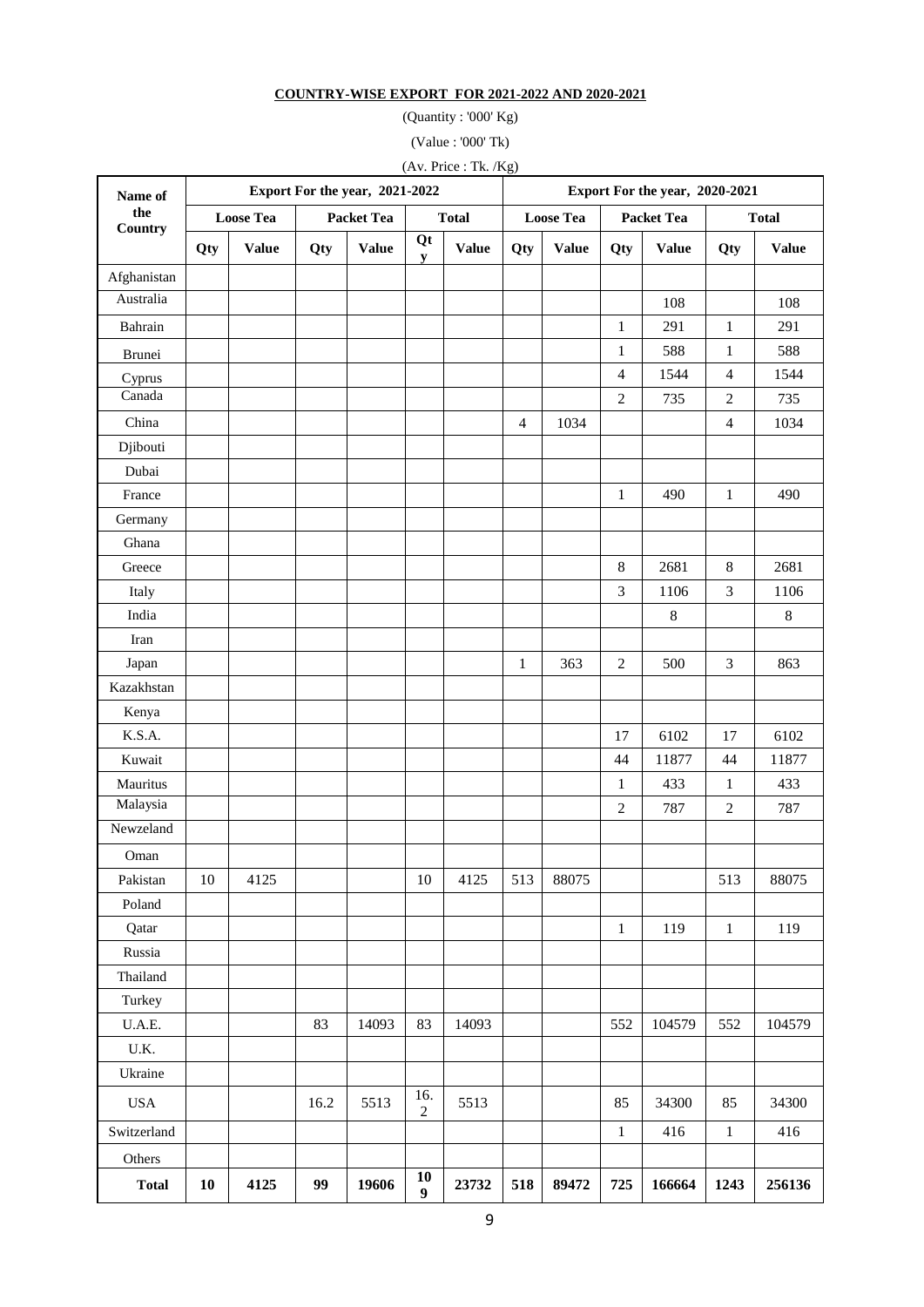#### **EXPORTERS & EXPORT FOR 2021-22 AND 2020-21**

(Quantity : '000' Kg)

(Value : '000' Tk)

# (Av. Price : Tk. /Kg)

|                                            | <b>Export For the year 2021-22</b> |                                    |                   |                                   |              |                            | <b>Export For the year 2020-21</b> |                                   |                   |                       |                |                       |
|--------------------------------------------|------------------------------------|------------------------------------|-------------------|-----------------------------------|--------------|----------------------------|------------------------------------|-----------------------------------|-------------------|-----------------------|----------------|-----------------------|
| Name of the                                | <b>Loose Tea</b>                   |                                    | <b>Packet Tea</b> |                                   | <b>Total</b> |                            | <b>Loose Tea</b>                   |                                   | <b>Packet Tea</b> |                       | <b>Total</b>   |                       |
| <b>Exporters</b>                           | Q<br>ty                            | <b>Value</b><br>(FOB)<br>$\lambda$ | Qty               | <b>Value</b><br>(FOB<br>$\lambda$ | Qty          | <b>Value</b><br>(FOB<br>Δ. | Qty                                | <b>Value</b><br>(FOB<br>$\lambda$ | Qt<br>${\bf v}$   | <b>Value</b><br>(FOB) | Qty            | <b>Value</b><br>(FOB) |
| <b>Abul Khair Consumer</b><br>Products Ltd |                                    |                                    | 83                | 1409<br>3                         | 83           | 1409<br>3                  |                                    |                                   | 540               | 94574                 | 540            | 94574                 |
| A.Kabir Ltd                                |                                    |                                    |                   |                                   |              |                            |                                    |                                   |                   |                       |                |                       |
| Azad Enterprise Ltd.                       |                                    |                                    |                   |                                   |              |                            |                                    |                                   |                   |                       |                |                       |
| <b>Ahmad Trading</b>                       |                                    |                                    |                   |                                   |              |                            |                                    |                                   |                   |                       |                |                       |
| The Consolidated<br>Tea & Lands            | 1<br>$\mathbf{0}$                  | 4125                               |                   |                                   | 10           | 4125                       | 488                                | 85544                             |                   |                       | 488            | 85544                 |
| Deundee Tea Co.Ltd                         |                                    |                                    |                   |                                   |              |                            |                                    |                                   |                   |                       |                |                       |
| DuncanBrothers(BD)<br>Ltd                  |                                    |                                    |                   |                                   |              |                            |                                    |                                   |                   |                       |                |                       |
| EliteInternational Ltd                     |                                    |                                    |                   |                                   |              |                            |                                    |                                   |                   |                       |                |                       |
| Haji Ahmed Brs.                            |                                    |                                    |                   |                                   |              |                            |                                    |                                   |                   |                       |                |                       |
| H.R.C.Syndicate Ltd.                       |                                    |                                    |                   |                                   |              |                            |                                    |                                   |                   |                       |                |                       |
| James Finlay P.L.C.                        |                                    |                                    |                   |                                   |              |                            |                                    |                                   |                   |                       |                |                       |
| Ispahani Tea Ltd.                          |                                    |                                    |                   |                                   |              |                            |                                    |                                   | 16                | 3292                  | 16             | 3292                  |
| Monir Sha & Sons                           |                                    |                                    |                   |                                   |              |                            |                                    |                                   |                   |                       |                |                       |
| Haldavelly Tea Co.<br>Ltd                  |                                    |                                    |                   |                                   |              |                            |                                    |                                   |                   |                       |                |                       |
| Orion Tea Co.Ltd                           |                                    |                                    |                   |                                   |              |                            |                                    |                                   | 98                | 37282                 | 98             | 37282                 |
| Shaw Wallace (BD)<br>Limited               |                                    |                                    |                   |                                   |              |                            |                                    |                                   |                   |                       |                |                       |
| Unilever (BD) Ltd.                         |                                    |                                    |                   |                                   |              |                            |                                    |                                   |                   |                       |                |                       |
| Kazi & Kazi T.E Ltd                        |                                    |                                    | 16                | 5513                              | 16           | 5513                       | 1                                  | 363                               | 71                | 31508                 | 72             | 31871                 |
| Meghna Tea co. Ltd                         |                                    |                                    |                   |                                   |              |                            | 25                                 | 2531                              |                   |                       | 25             | 2531                  |
| M M Tea Estate Ltd.                        |                                    |                                    |                   |                                   |              |                            | $\overline{4}$                     | 1034                              |                   |                       | $\overline{4}$ | 1034                  |
| Tetly (ACI) BD. Ltd                        |                                    |                                    |                   |                                   |              |                            |                                    |                                   |                   | 8                     |                | 8                     |
| TOTAL                                      | $\mathbf{1}$<br>$\bf{0}$           | 4125                               | 99                | 1960<br>6                         | 109          | 2373<br>2                  | 518                                | 89472                             | 725               | 16666<br>4            | 1243           | 256136                |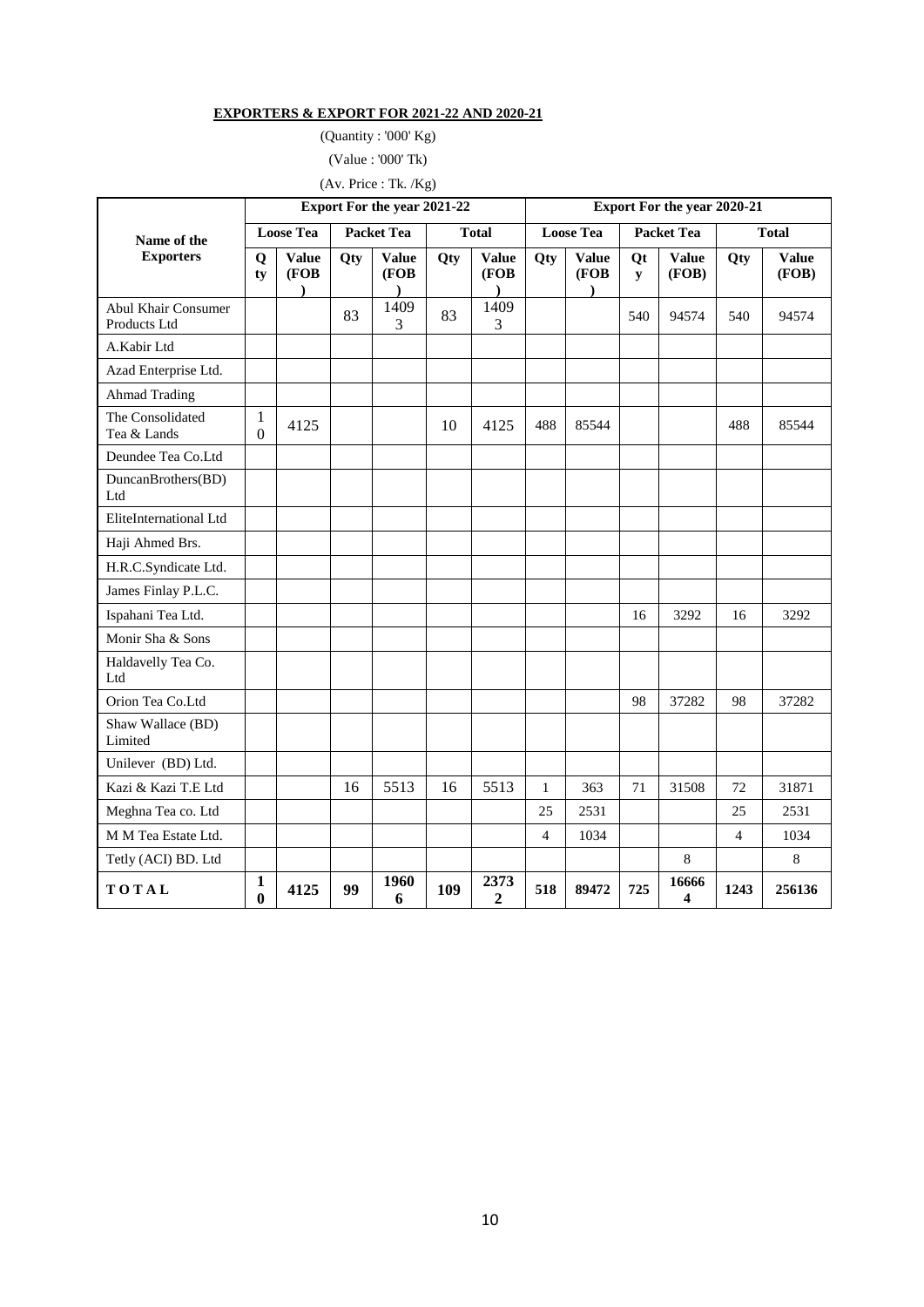#### **ANNUAL EXPORT**

(Quantity : '000' Kg)

(Value : 'US \$')

| (Av. Price : 'US \$/ Kg')                               |                       |                                              |                                              |                  |                                              |                                                        |                           |                                       |                                              |  |  |
|---------------------------------------------------------|-----------------------|----------------------------------------------|----------------------------------------------|------------------|----------------------------------------------|--------------------------------------------------------|---------------------------|---------------------------------------|----------------------------------------------|--|--|
|                                                         |                       | <b>LOOSE TEA</b>                             |                                              |                  | <b>VALUE ADDED TEA</b>                       |                                                        | <b>TOTAL</b>              |                                       |                                              |  |  |
| <b>Financial</b><br>Year<br>$(\mathbf{July} -$<br>June) | <b>QTY</b>            | <b>AV.PRIC</b><br>E PER<br><b>KG.(US \$)</b> | <b>VALUE(IN</b><br><b>THOUSAN</b><br>$D(S \$ | <b>QT</b><br>Y   | <b>AV.PRIC</b><br><b>E PER KG</b><br>(US \$) | <b>VALUE(IN</b><br><b>THOUSAN</b><br>(S <sup>§</sup> ) | <b>QTY</b>                | <b>AV.PRIC</b><br>E PER KG<br>(US \$) | <b>VALUE(IN</b><br><b>THOUSAN</b><br>D US \$ |  |  |
| 2001-02                                                 | 13,15<br>$\mathbf{0}$ | 1.17                                         | 15,402                                       | 652              | 1.63                                         | 1,066                                                  | 13,80<br>$\overline{2}$   | 1.19                                  | 16,468                                       |  |  |
| 2002-03                                                 | 11,19<br>3            | 1.19                                         | 13,270                                       | 973              | 1.84                                         | 1,792                                                  | 12,16<br>6                | 1.24                                  | 15,062                                       |  |  |
| 2003-04                                                 | 12,02<br>3            | 1.2                                          | 14,471                                       | 437              | 2.22                                         | 968                                                    | 12,46<br>$\boldsymbol{0}$ | 1.24                                  | 15,439                                       |  |  |
| 2004-05                                                 | 12,01<br>9            | 1.24                                         | 14,844                                       | 337              | 2.15                                         | 725                                                    | 12,35<br>6                | 1.26                                  | 15,569                                       |  |  |
| 2005-06                                                 | 8,637                 | 1.25                                         | 10,827                                       | 385              | 2.13                                         | 822                                                    | 9,022                     | 1.29                                  | 11,649                                       |  |  |
| 2006-07                                                 | 4,350                 | 1.18                                         | 5,115                                        | 478              | 2.3                                          | 1,101                                                  | 4,828                     | 1.29                                  | 6,216                                        |  |  |
| 2007-08                                                 | 10,29<br>9            | $\overline{1.3}$                             | 13,350                                       | 499              | 2.37                                         | 1,183                                                  | 10,79<br>8                | 1.35                                  | 14,533                                       |  |  |
| 2008-09                                                 | 5,822                 | 1.87                                         | 10,871                                       | 329              | 2.59                                         | 852                                                    | 6,151                     | 1.91                                  | 11,723                                       |  |  |
| 2009-10                                                 | 1,777                 | 2.18                                         | 3,879                                        | $\overline{300}$ | 3.02                                         | $\overline{906}$                                       | 2,077                     | 2.30                                  | 4,785                                        |  |  |
| $2010 - 11$                                             | 963                   | 1.88                                         | 1,827                                        | 197              | 3.77                                         | $\overline{742}$                                       | 1,160                     | 2.21                                  | 2,569                                        |  |  |
| 2011-12                                                 | 1,495                 | 1.61                                         | 2,414                                        | 116              | 3.44                                         | 399                                                    | 1,611                     | 1.75                                  | 2,813                                        |  |  |
| 2012-13                                                 | 620                   | 2.24                                         | 1,388                                        | 232              | 2.84                                         | 658                                                    | 852                       | 2.40                                  | 2,046                                        |  |  |
| $2013 - 14$                                             | 1,542                 | 1.37                                         | 2,113                                        | 224              | 3.37                                         | 754                                                    | 1,766                     | 1.62                                  | 2,867                                        |  |  |
| $2014 - 15$                                             | 1,334                 | 1.41                                         | 1,892                                        | 79               | 3.33                                         | 263                                                    | 1,413                     | 1.53                                  | 2,155                                        |  |  |
| $2015 - 16$                                             | 38                    | 3.71                                         | 141                                          | 438              | 3.24                                         | 1419                                                   | 476                       | 3.28                                  | 1560                                         |  |  |
| 2016-17                                                 | 2164                  | 1.70                                         | 3688                                         | 156              | 3.21                                         | 501                                                    | 2,320                     | 1.81                                  | 4189                                         |  |  |
| 2017-18                                                 | 279                   | 2.11                                         | 589                                          | 501              | 3.38                                         | 1691                                                   | 780                       | 2.92                                  | 2280                                         |  |  |
| 2018-19                                                 | $\mathbf{0}$          | $\boldsymbol{0}$                             | $\mathbf{0}$                                 | 636              | 3.87                                         | 2461                                                   | 636                       | 3.87                                  | 2461                                         |  |  |
| 2019-20                                                 | 266                   | 1.22                                         | 325                                          | 870              | 2.90                                         | 2522                                                   | 1136                      | 2.51                                  | 2847                                         |  |  |
| 2020-21                                                 | 518                   | 2.04                                         | 1056                                         | 725              | 2.71                                         | 1967                                                   | 1243                      | 2.43                                  | 3023                                         |  |  |
| 2021-22                                                 | $10\,$                | 4.86                                         | 49                                           | 99               | 2.32                                         | 230                                                    | 109                       | 2.56                                  | 279                                          |  |  |

up to Aug,2021